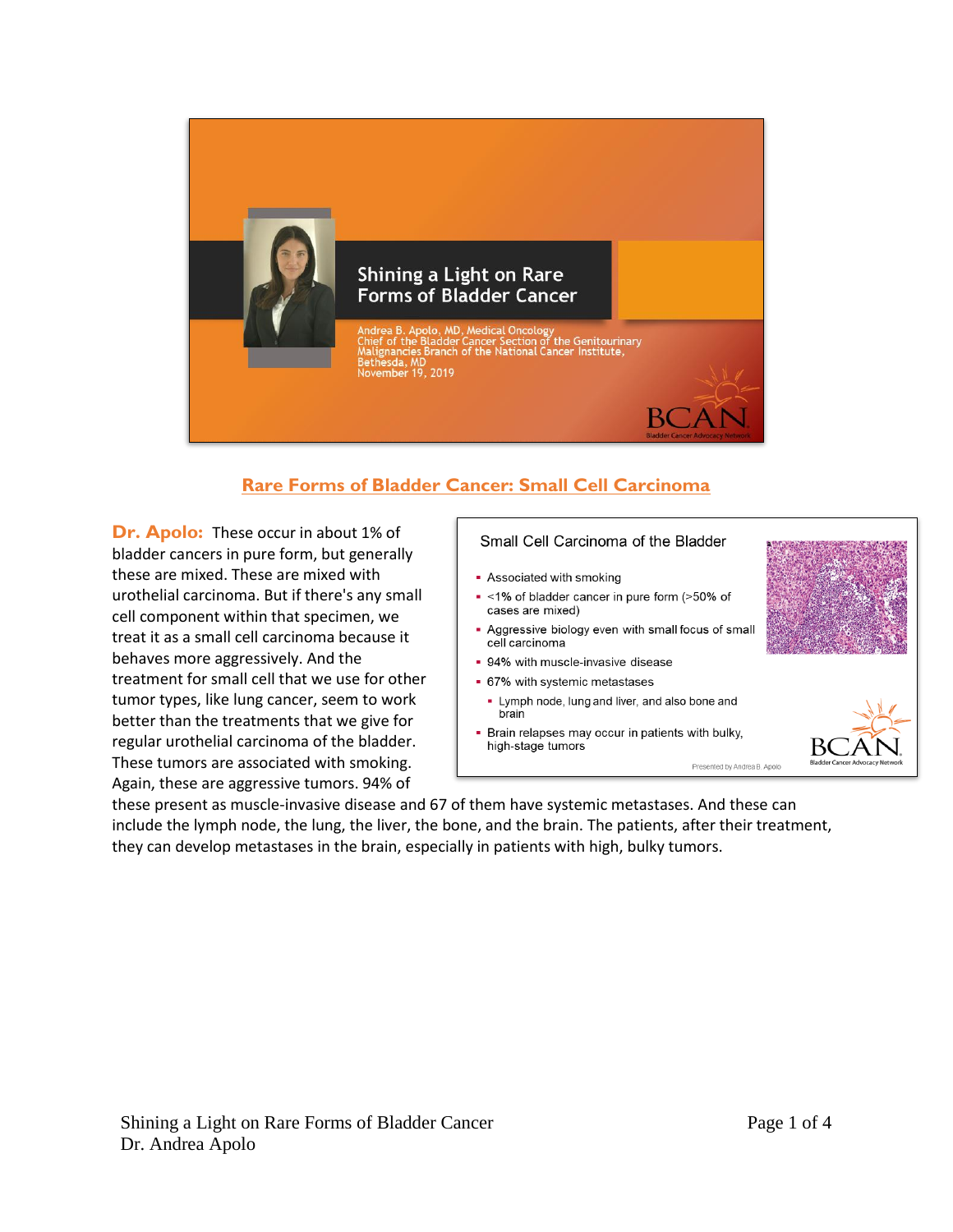## Small Cell Carcinoma of the Bladder

- Systemic at presentation with early microscopic metastasis, rapid progression and poor outcome
- Neoadjuvant chemotherapy with cisplatin and etoposide based regimens followed by cystectomy for both muscle-invasive and nonmuscle-invasive disease
- Chemoradiation for those unable to undergo cystectomy
- Brain imaging given high risk for metastases
	- Clinical trial with prophylactic cranial radiation



So again, these tumors, we think of these as systemic tumors that grow very rapidly. But because they grow very fast, they also respond really well to chemotherapy. So, they actually shrink with standard chemotherapy. And the chemotherapy that we use, we borrow from the lung cancer literature. So, there was a study done at MD Anderson where they gave neoadjuvant chemotherapy with a small cell lung cancer regimen of cisplatin and etoposide. And they found that if the patients received chemotherapy before having the surgery,

the radical cystectomy, those patients did a lot better than waiting until afterwards or not getting it at all. If the patient cannot have a cystectomy, cannot have surgery after they receive the chemotherapy and their disease is localized, it's a localized disease, chemoradiation is an option for definitive therapy for localized disease. But it's important then when these patients are managed, even in the localized muscle-invasive setting, they still have brain imaging because there is a chance for a spread into the brain and brain metastases.

For lung cancer, sometimes a prophylactic cranial radiation is given. So that means even though there's no brain metastases, radiation is given anyway to the brain to prevent, or if there's any micro metastases that are there, they're eradicated before they form into something substantial. That is not the case for bladder cancer. We just don't have any evidence that doing that makes a different. That is

not a practice done for small cell bladder cancer.

So, I'm going to tell you a little bit about some recent data in lung small cell carcinoma. And the reason this is important is because we borrow from lung small cell carcinoma for small cell carcinoma of the bladder. So there was a study called CheckMate 032 in lung cancer patients, where they were treated with two immunotherapies. One, a newer generation, and one older

Nivolumab alone and nivolumab plus ipilimumab in recurrent small-cell lung cancer (CheckMate 032): a multicenter, open-label, phase 1/2 trial



generation of nivolumab plus ipilimumab. And there were different dosages that were given. This is 216 patients.

98 patients were treated just with the nivolumab by itself at a dose of three mgs per kilogram. Three patients were treated with nivolumab one milligram. Ipi means ipilimumab, and they received one milligram of ipilimumab. 61 patients were treated with nivolumab one milligram, and ipilimumab three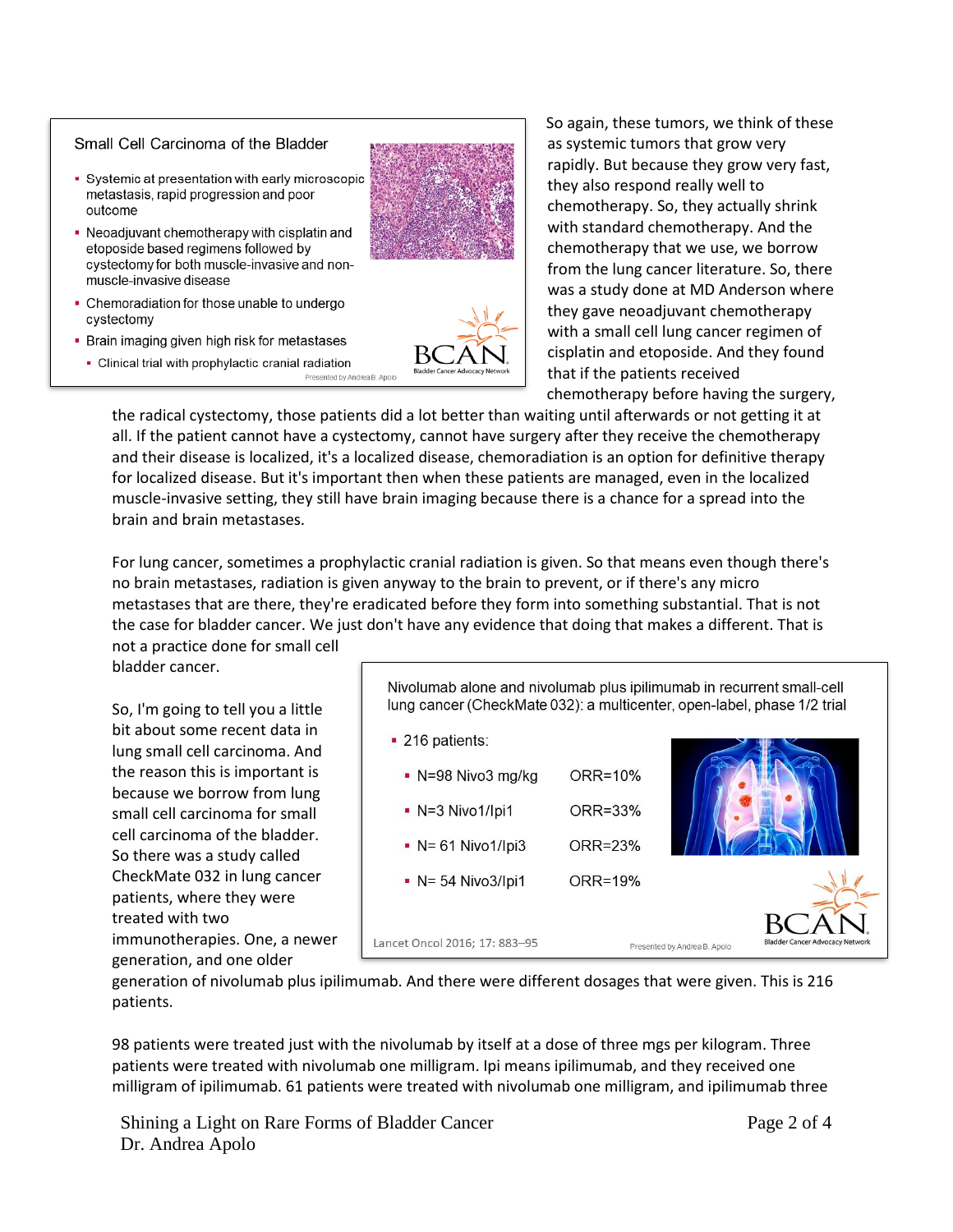milligrams per kilo. These were just different dosages to see which ones had the higher activity. And 54 patients were treated with nivolumab three mgs per kilogram, and ipilimumab one mg per kilogram. And really the point of this trial is to show the activity, and this was after they had received chemotherapy. And what this study showed is that immunotherapy, which is now a new pillar for treatment of patients with multiple different cancers, was also active in small cell lung cancer. So, that was an important trial in small cell lung cancer.

And kind of building on this work, there was a large trial of 400 patients, in small cell lung cancer, that tried to move it up a little bit earlier and include it with the chemotherapy. So basically in this trial, called IMpower133, patients with small cell lung cancer were randomized to receive immunotherapy, this is atezolizumab with chemotherapy or chemotherapy with placebo, to see how these patients did. And based on the results of this trial, checkpoint inhibitor, which is an immunotherapy atezolizumab, is now approved in combination with chemotherapy for small cell lung cancer. Next slide.

And these are the results. The median survival for the patients that got the immunotherapy plus the chemotherapy was 12.3 months. For the patients that only got the chemotherapy with the placebo, it was 10.3 months. So there was a two month improvement in overall survival. And in terms of how quickly the cancer came back in the patients that received the immunotherapy, the atezolizumab plus the chemo, the patients were cancer-free for 5.2 months. And the patients that only got the chemo were cancer-free for

## Adopting from Small Cell Lung Carcinoma - March 18, 2019, FDA atezolizumab in combination with carboplati and etoposide, for the first-line treatment of patients with extensivestage small cell lung cancer (ES-SCLC). - IMpower133 (NCT02763579), a randomized (1:1), multicenter, doubleblind, placebo-controlled trial in 403 patients with ES-SCLC who received no prior chemotherapy atezolizumab + carboplatin/etoposide every 21-day for 4 cycles, then atezolizumab every 3 weeks placebo + carboplatin/etoposide every 21-day for 4 cycles, then placebo every 3 weeks N Engl J Med 2018 Presented by Andrea B. Apolo

about 4.3 months. So, not as significant as the survival benefit, but there was a little bit of an improvement in the time that the cancer came back. And in terms of the response rate, there was really no difference. This is the measurement of the tumor shrinking. The tumor shrank in both arms; 60% in the immunotherapy arm, and 64% in the chemotherapy arm. So, adding the immunotherapy to the chemotherapy did not improve the response rate, but did improve the survival.